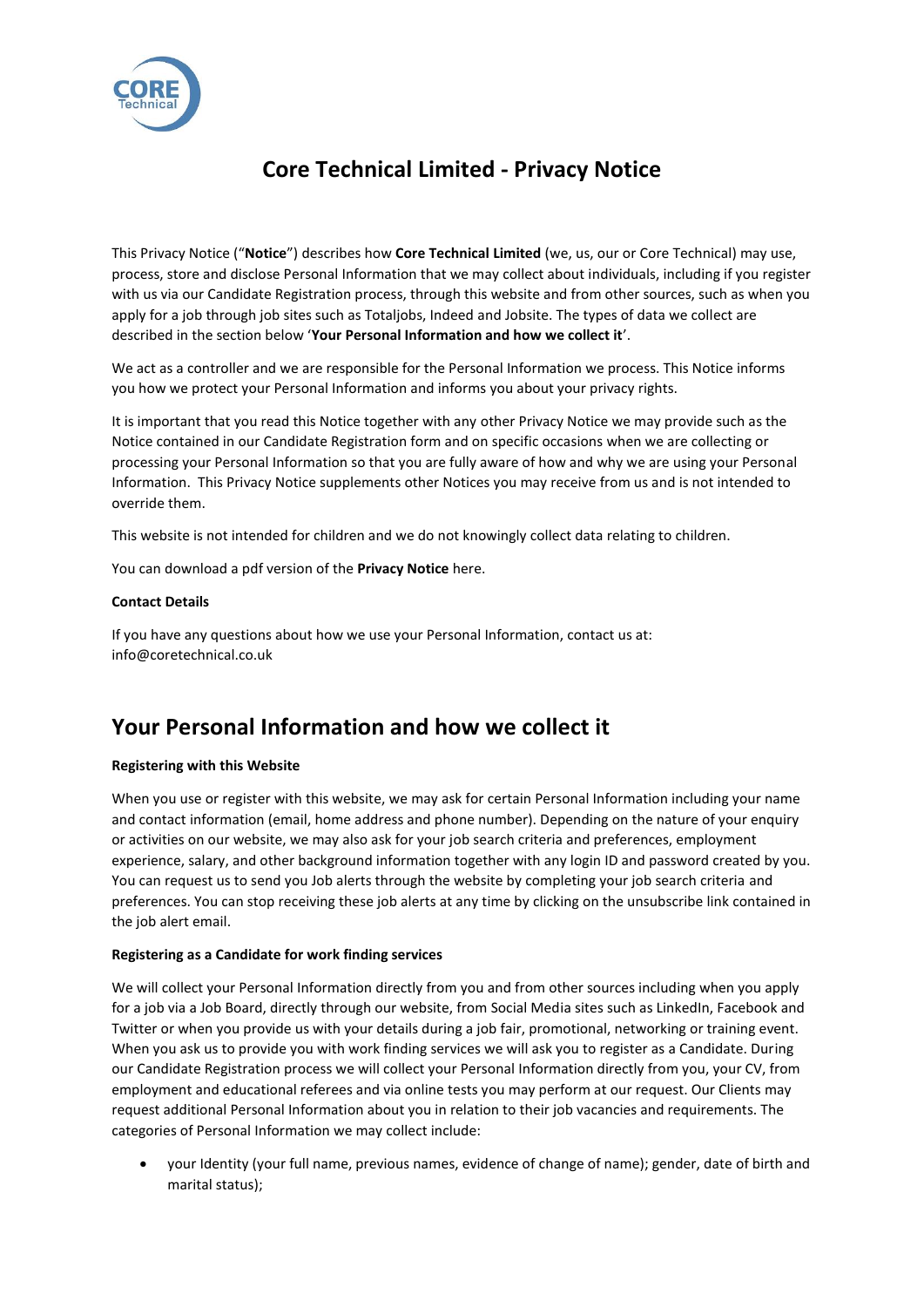

- evidence of your right to work in the UK which may include a photograph, nationality, place of birth, birth certificate, driving licence, etc (in accordance with Home Office requirements);
- contact details including your email, home address and phone numbers;
- bank account and national insurance number (so we can make payments to you and account for tax if you are working as a temporary worker supplied through Core Technical);
- your job search criteria, preferences and expectations;
- your qualifications, skills, experience and training;
- current remuneration and other benefits;
- educational history;
- employment history;
- details of employment or educational referees;
- references;
- details of disabilities (where you provide this and it is relevant);
- unspent criminal / motoring convictions, court proceedings and pending court proceedings relating to an offence committed or alleged to have been committed by you;
- other information contained in your CV or that you choose to provide to us;
- technical data including internet protocol (IP) address, your login data, browser type and version, time zone setting and location, browser plug-in types and versions, operating system and platform and other technology on the devices you use to access this website. We may also receive technical data about you if you visit other websites employing our cookies. Please see our Cookie Policy for further details;
- profile data including your username and password, your interests, preferences, feedback and customer survey responses;
- usage data including information about how you use our website and services;
- marketing and communications data including your marketing and communication preferences.

To provide you with work finding services our recruitment consultants will send you job alert emails matching your job search criteria and preferences. From time to time you may also receive job alerts which our consultants consider you may find interesting.

Details about your health, unspent criminal or motoring convictions, court proceedings, or any pending proceedings relating to an offence committed or alleged to have been committed by you is only processed if it is relevant (for example to enable us to assess whether these present grounds for not taking your candidate registration or job application further) and in accordance with the restrictions imposed by law. We may be obliged to disclose unspent convictions and criminal proceedings to our clients so that they can determine if these are relevant to your suitability for a role within their organisation. If you provide us with information about 3rd parties, we will assume that the 3rd party in question has given you permission to do so and to Core Technical collecting, processing and transferring their Personal Information to the same extent as yours.

## **Our Clients and Suppliers**

If you are a Client or supplier of goods and services we will collect and process information about individuals in your organisation to enable us to communicate with them and to provide our services or receive goods and services. Usually we process the individual's name and business contact data only.

#### **How we use your Personal Information**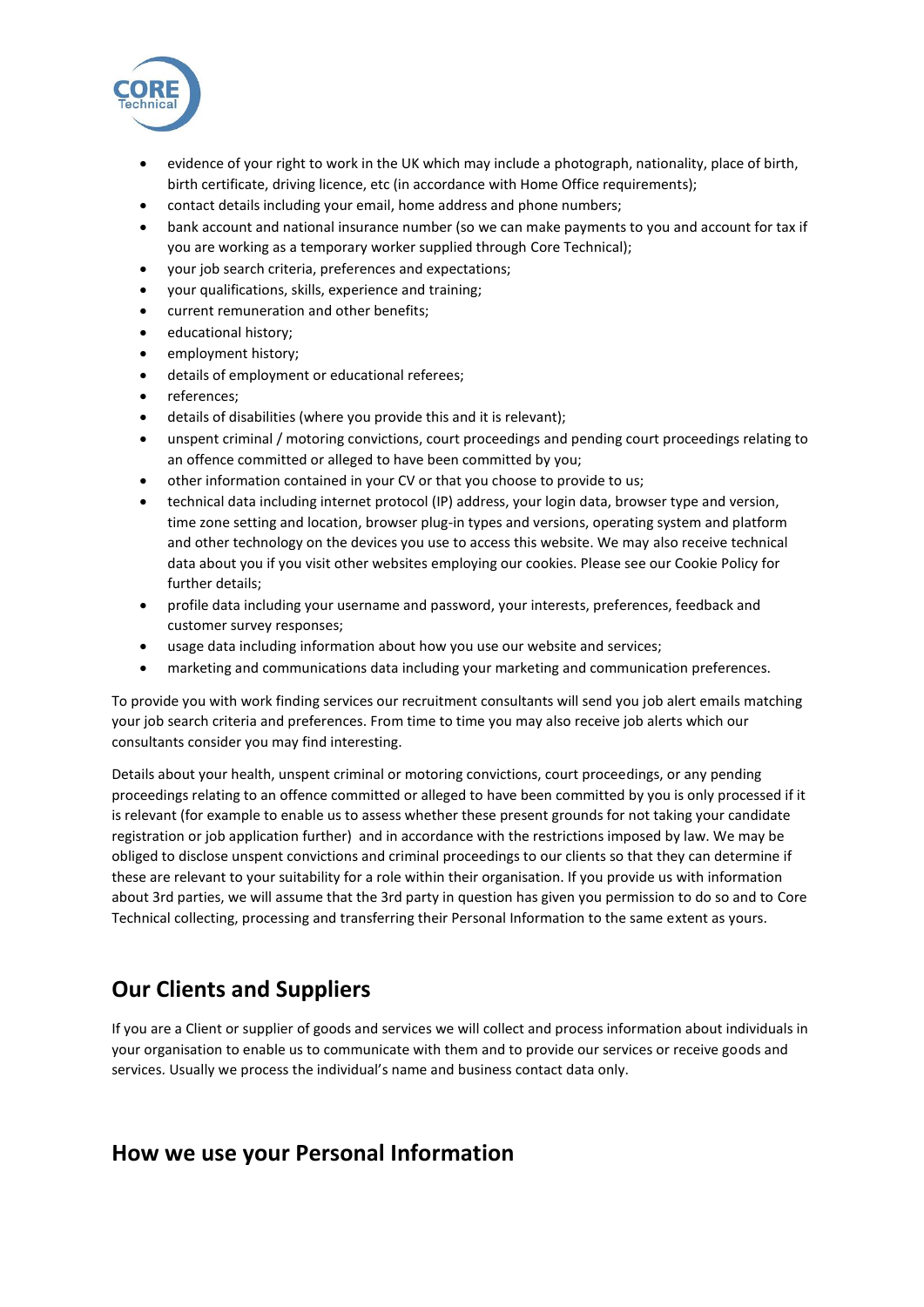

We use, process, store and disclose your Personal Information and other data we collect including during our Candidate Registration process, to provide you with work finding services including sending you job alerts through this website and by email, temporary assignments, project related work and permanent and fixed term contract placements in finance, accounting, technology, administrative, legal, marketing and other related roles, employment opportunities and career-related information. Core technical will process your Personal Information in accordance with our Candidate contract (provided during our candidate registration process) applicable to the type of work you are seeking and we will disclose your Personal Information to our Clients in relation to their job vacancies. We will also process your Personal Information for other legitimate business purposes such as producing statistics, analysing how successful our marketing campaigns are, the number of visitors to our website and complying with other contractual, legal and regulatory obligations and duties.

Currently we do not use automated decision making technologies to make final or conclusive decisions about you and a member of our staff will always be involved in the provision of working finding services.

#### **Change of Purpose**

We will only use your Personal Information for the purposes for which we collected it (e.g. the provision of work finding services if you are a candidate or to consider you for employment if you are a job applicant), unless we reasonably consider that we need to use it for another reason and that reason is compatible with the original purpose.

If we need to use your Personal Information for an unrelated purpose, we will notify you and we will explain the legal basis which allows us to do so.

We may process your Personal Information without your knowledge or consent, in compliance with the above rules, where this is required or permitted by law

### **Disclosing your Personal Information to 3rd Parties**

To the extent necessary or appropriate and without notifying you, Core Technical may disclose your Personal Information to external 3rd Parties in the following circumstances:

- to companies and individuals we employ to perform business functions and services on our behalf. Examples of service providers include: providing payroll services to enable us to pay our employees and temporary workers who work on client premises; background screening and verification services; data storage facilities including the Cloud; hosting our Web servers; analysing data and producing statistics and legal, accounting, audit and other professional services.
- to government agencies including: HM Revenue & Customs; UK Border Agency; Home Office; Police and other law enforcement agencies; regulatory and supervisory authorities (such as the UK Information Commissioner); credit reference agencies; the Disclosure and Barring Service; and 3rd parties performing sanctions and terrorism checks.
- to comply with applicable laws, the service of legal process, or if we reasonably believe that such action is necessary to: (a) comply with the law requiring such disclosure; (b) protect the rights or property of Core Technical or its group companies; (c) prevent a crime, protect national security or for fraud detection or prevention; or (d) protect the personal safety of individuals using our website or members of the public.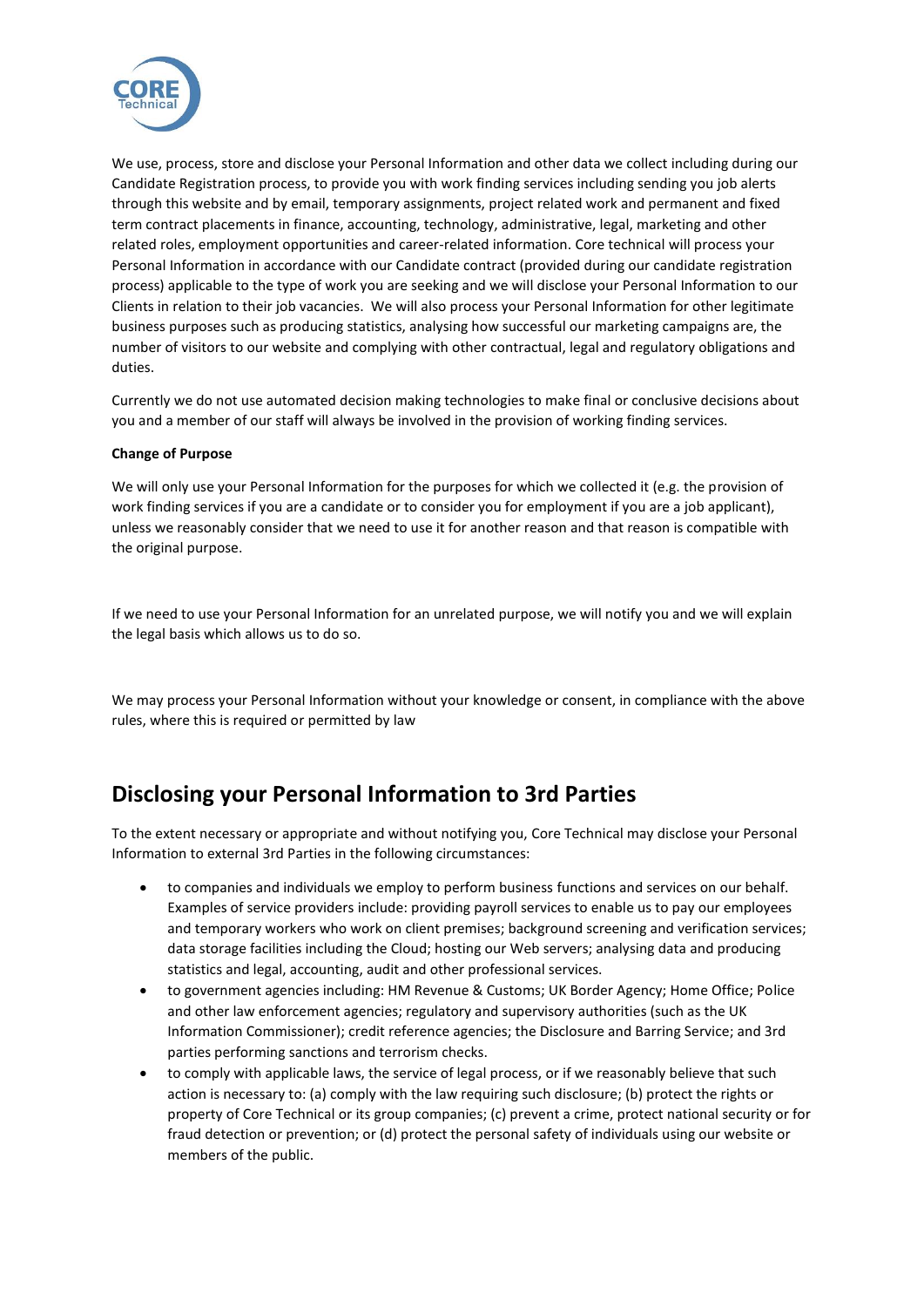

- to 3rd parties to whom we may choose to sell, transfer, or merge parts of our business or our assets. Alternatively, we may seek to acquire other businesses or merge with them. If a change happens to our business, we will let you know.
- to IT consultants carrying out testing and development work on our IT systems, service providers who we may appoint as data processors and to other service providers.

Where applicable, we will impose appropriate contractual, security, confidentiality and other obligations on to 3rd party service providers and processors we have appointed, based on the nature of the services they provide to us. We will only permit them to process your Personal Information in accordance with the law and our instructions. We do not allow them to use your Personal information for their own purposes and when our relationship ends we will ensure your Personal Information is securely returned or destroyed.

Some of these 3rd parties are also controllers responsible for processing your Personal Information for their purposes, for example, HM Revenue & Customs is a controller for tax purposes. We may not be able to impose obligations or restrictions on these controllers in connection with how they process your Personal Information.

### **Keeping your Personal Information Secure**

We have put in place appropriate security measures to prevent your Personal Information from being accidentally lost, used or accessed in an unauthorised way, altered or disclosed. In addition, we limit access to your Personal Information to those employees, agents, contractors and other third parties who have a business need to do so.

We have put in place procedures to deal with any suspected Personal Information breaches and we will notify you and the applicable supervisory authority of a breach where we are legally required to do so.

## **How long we Retain your Personal Information**

Core Technical will retain your Personal Information for as long as necessary to fulfil the purposes that we collected it for. This means we will keep your Personal Information throughout the period of your relationship with us and whilst we are providing you with work finding services.

If you no longer wish to receive our services we will continue to retain your Personal Information on our Candidate database for a further period of 4 years after our relationship ends, so that we can comply with our regulatory obligations. However we will inactivate your candidate record and limit access to your Personal Information during this period. After the 4 year retention period expires, we will anonymise the Personal Information in our database so that we can no longer identify you.

We are required by law to keep basic information about our Candidates, Clients and customers (including contracts, evidence of identity, financial and transaction data) for up to 7 years from when our relationship ends, for legal, compliance and tax purposes.

Where there is no retention period stated in law, we determine the appropriate retention period for Personal Information by considering the amount, nature, and sensitivity of the Personal Information, the potential risk of harm from unauthorised use or disclosure of the data, the purposes for which we process it and whether we can achieve those purposes through other means, and the applicable legal requirements.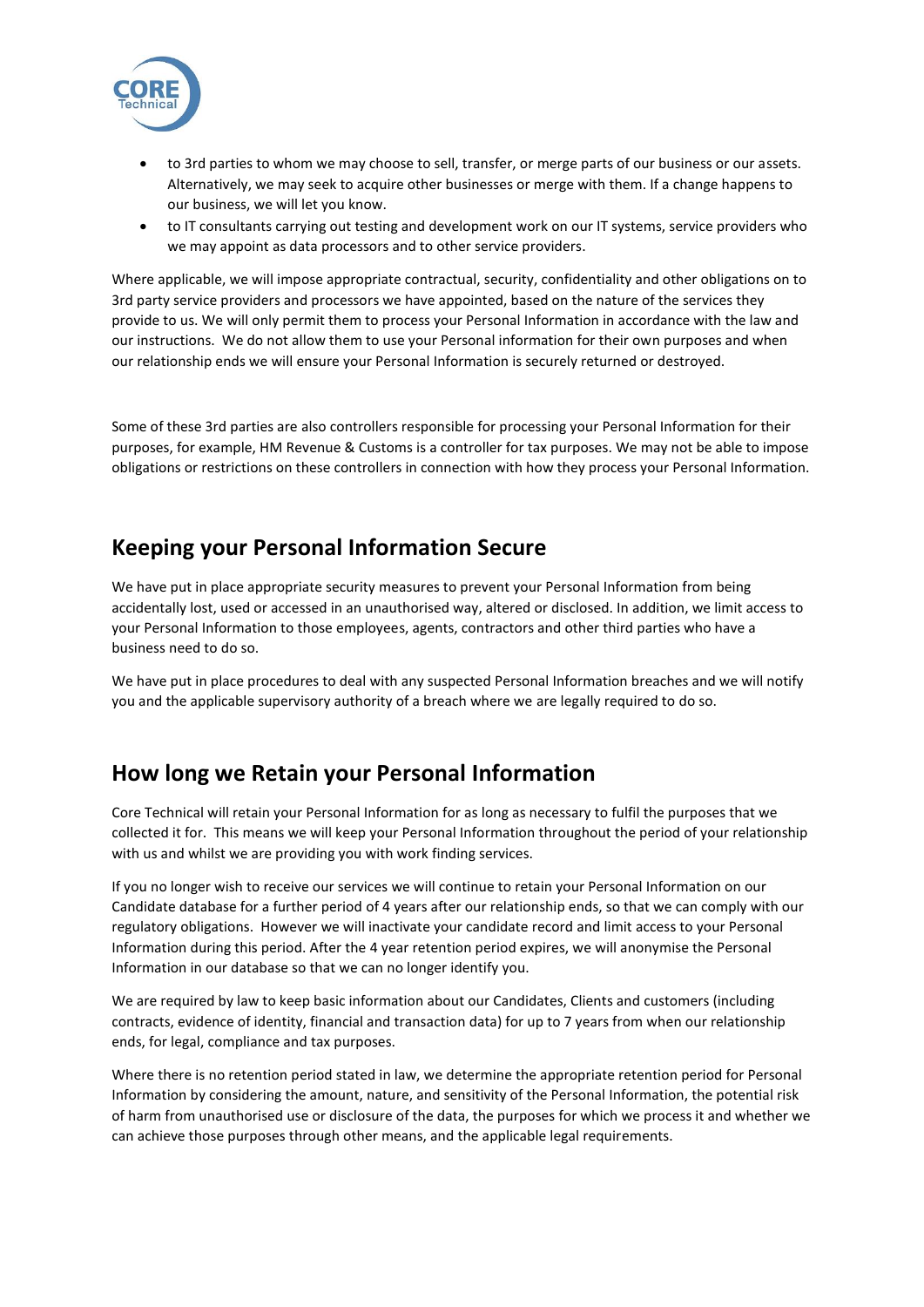

## **Your Legal Rights**

You have the right to:

Make a **Data Subject Access Request** to access your Personal Information at any time. This enables you to receive a copy of the Personal Information we hold about you and to check that we are lawfully processing it.

**Request correction** of the Personal Information that we hold about you. This enables you to have any incomplete or inaccurate Personal Information we hold about you corrected, although we may need to verify the accuracy of the new data you provide to us.

**Request erasure / deletion / removal** of your Personal Information. This enables you to ask us to delete or remove your Personal Information where we do not have a valid reason to continue to process it. You also have the right to ask us to delete or remove your Personal Information where you have successfully exercised your right to object to processing, where we may have processed your information unlawfully or where we are required to erase your Personal Information to comply with local law. Please Note: we may not always be able to comply with your request for erasure for specific legal reasons which will be notified to you, if applicable, at the time of your request.

**Object to processing** of your Personal Information where we are relying on a legitimate interest (or those of a 3rd party) and there is something about your particular situation which makes you want to object to processing on this ground as you feel it impacts on your fundamental rights and freedoms. You also have the right to object where we are processing your Personal Information for direct marketing purposes. In some cases, we may demonstrate that we have compelling legitimate grounds to process your information which override your rights and freedoms.

**Request restriction of processing** of your Personal Information. This enables you to ask us to suspend the processing of your Personal Information in the following scenarios: (a) if you want us to establish the data's accuracy; (b) where our use of the data is unlawful but you do not want us to erase it; (c) where you need us to hold the data even if we no longer require it as you need it to establish, exercise or defend legal claims; or (d) you have objected to our use of your data but we need to verify whether we have overriding legitimate grounds to process it.

**Data Portability / Request the transfer** of your Personal Information to you or directly to another controller. This right only applies to automated information which you initially provided consent for us to use or where we used the Personal Information to perform a contract with you. We will (unless there is an exemption) assist you by securely transferring your Personal Information directly to another controller where technically feasible or by providing you with a copy in a structured commonly used machine readable format. The data we can provide is:

| <b>Report Title</b>        | <b>Candidate Information</b>                                                                  | <b>Objects</b>         |
|----------------------------|-----------------------------------------------------------------------------------------------|------------------------|
|                            | Full name, address, phone number, e-mail<br>(business/personal), nationality, place of birth, | Contact                |
| Candidate                  | birthdate, gender.                                                                            | People Address         |
| Personal<br><b>Details</b> | Online presence URLs.                                                                         | Phone                  |
|                            | Emergency contact name and phone                                                              | <b>Online Presence</b> |
|                            | National ID, tax information                                                                  |                        |
|                            | Work visa details                                                                             | Contact                |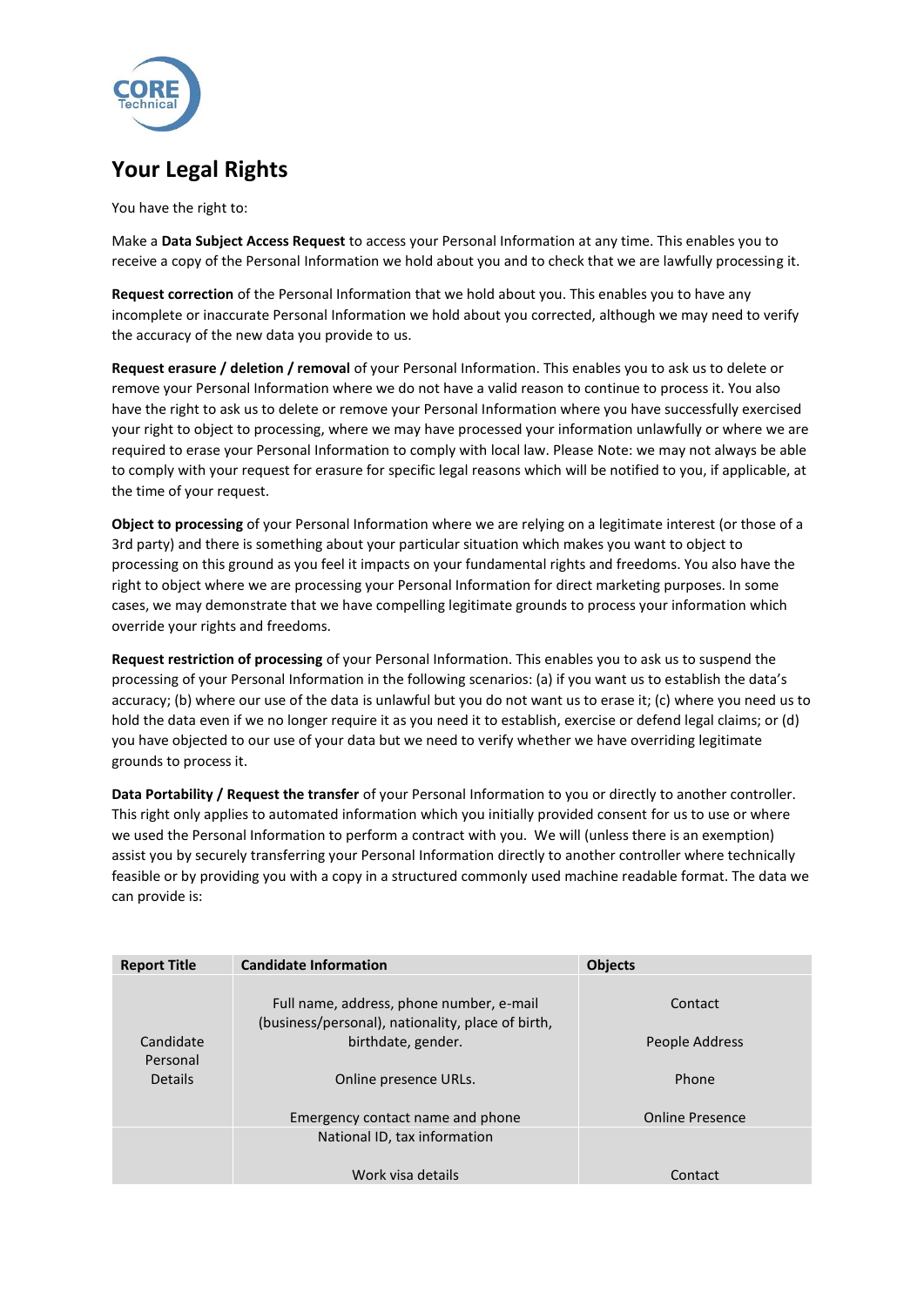

| Candidate<br><b>Eligibility Details</b> | Full name, work phone number and company name<br>of job references.                                                  | <b>Candidate Country Eligibility</b>           |
|-----------------------------------------|----------------------------------------------------------------------------------------------------------------------|------------------------------------------------|
| Candidate Skills                        | Skills and skill test results.<br>Education certifications and qualifications with<br>dates. Industries worked in.   | Contact<br>Candidate Skills                    |
| Candidate Work<br>History               | Work history (employer, job title/function,<br>employment dates).                                                    | Contact<br>Candidate Employment History        |
| Candidate Job<br><b>Placement</b>       | Job placement (company, job title/function, start<br>date, end date, compensation/pay rates, worksite<br>addresses). | Contact<br>Job Order<br><b>Company Address</b> |

**Withdraw consent at any time** where we are relying on your consent to process your Personal Information. However, this will not affect the lawfulness of any processing carried out before you withdraw your consent. If you withdraw your consent, we may not be able to provide certain services to you. We will advise you if this is the case at the time you withdraw your consent.

We want to ensure we keep your Personal Information accurate and up to date. In addition to your legal rights, you may ask us to make changes or request a copy of your Personal Information informally, by contacting your local Core Technical branch.

## **Additional information, Response Times and Fees**

We may need to request specific information from you to help us confirm your identity and ensure your right to access your Personal Information (or to exercise any of your other rights or when you make an informal request). This is a security measure to ensure that Personal Information is not disclosed to any person other than the individual who has the right to receive it. We may also contact you to ask you for further information in relation to your request to help us locate your data and to speed up our response.

We try to respond to all legitimate requests within one month. It may take us longer than a month if your request is particularly complex or you have made a number of requests. In this case, we will notify you and keep you updated.

You will not have to pay a fee to exercise any of these rights. However, we may charge a reasonable fee if your request is unfounded, repetitive or excessive. Alternatively, we may refuse to comply with your request in these circumstances.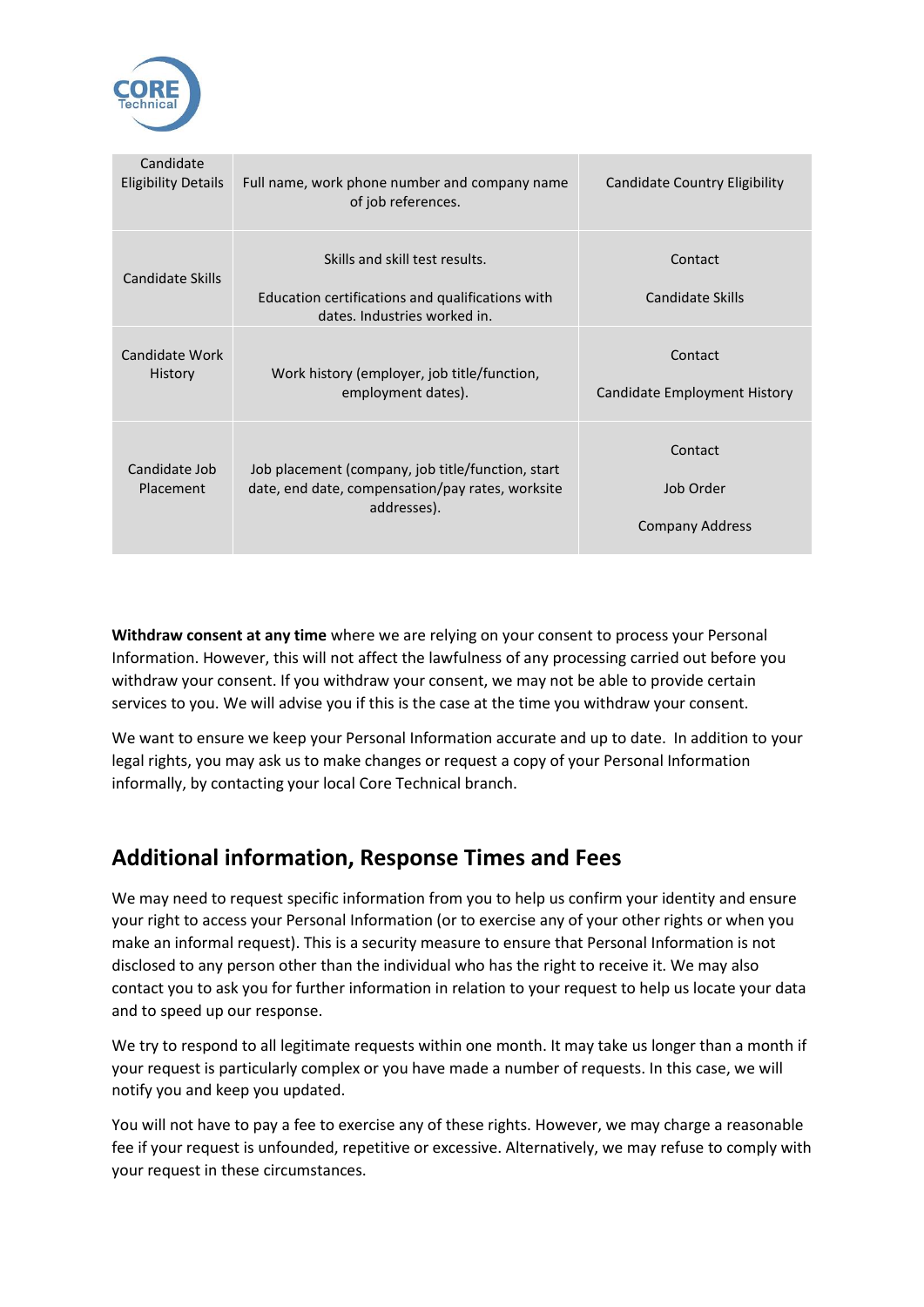

## **The Legal Basis for processing your Personal Information**

We have set out a short description of main ways we will collect, store, process, share and disclose your Personal Information and the legal bases we rely on to do so. We have also identified what our legitimate interests are, where appropriate.

We will only use your Personal information when the law allows us to. Most commonly, we will use your Personal information in the following circumstances:

- To fulfil a contract we are about to enter into or have entered into with you;
- Where it is in our legitimate interests;
- When it is our legal or regulatory duty;
- When you consent.

A legitimate interest is when we have a business or commercial reason to use your information in conducting and managing our business. We will consider and balance any potential impact on you and your legal rights when we process your Personal Information for our legitimate interests. We do not use your Personal Information for activities where our interests are overridden by the impact on you (unless we have your consent or are otherwise required for compliance with a legal or regulatory obligation or permitted to by law).

| <b>Purpose/Activity</b>                                                                                                                                                                                                                                                                                                                                                                                                 | <b>Type of Personal Information</b>                                                                                                                                  | Lawful basis for processing<br><b>Personal Information</b>                                                                                                                |
|-------------------------------------------------------------------------------------------------------------------------------------------------------------------------------------------------------------------------------------------------------------------------------------------------------------------------------------------------------------------------------------------------------------------------|----------------------------------------------------------------------------------------------------------------------------------------------------------------------|---------------------------------------------------------------------------------------------------------------------------------------------------------------------------|
| To register you as a candidate for<br>work finding services or when<br>you make an employment<br>application to us                                                                                                                                                                                                                                                                                                      | (a) Identity<br>(b) Contact details<br>(c) Evidence of your right to work<br>in the UK<br>$(d)$ CV<br>(e) referees<br>(f) unspent criminal / motoring<br>convictions | Fulfil a contract (the Core<br>Technical Candidate Agreement);<br>Legal or regulatory duty<br>(complying with the recruitment<br>industry and immigration<br>regulations) |
| To provide you with work finding<br>services including: sending you<br>details of available job<br>opportunities and job alert emails<br>in accordance with your job<br>search preferences and criteria,<br>providing career advice,<br>providing your CV to clients in<br>relation to their job vacancies /<br>roles), paying your wages (if you<br>are a temporary worker) paying<br>your fees if you work through an | (a) Identity<br>(b) Contact details<br>(c) Financial data<br>(d) Transaction data                                                                                    | Fulfil a contract (Core technical<br>Candidate Agreement and Client<br>Contracts);<br>Legitimate interests<br>Legal or regulatory duty                                    |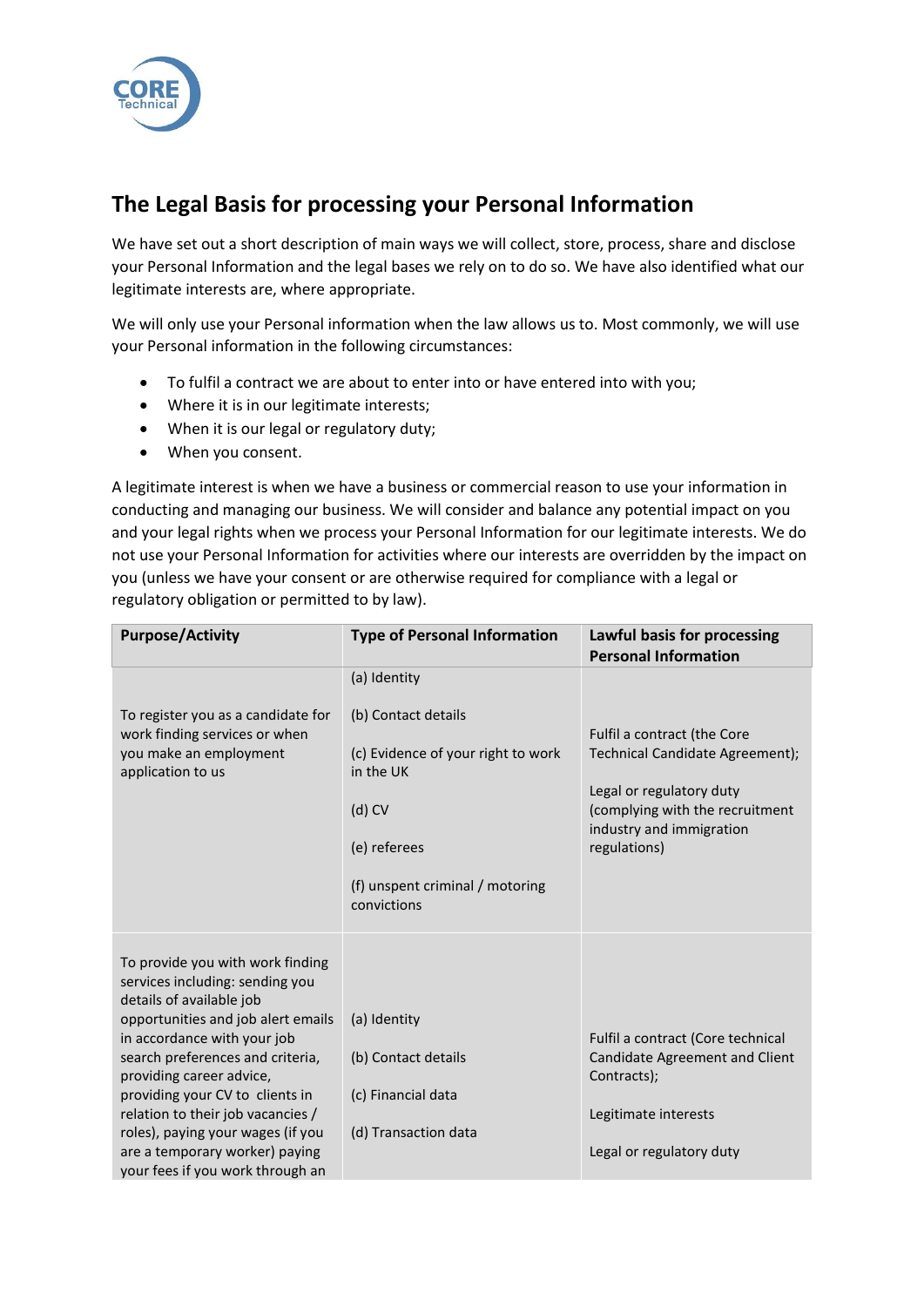

| umbrella or a Limited Company,<br>and charging clients for<br>placements we make.                                                                                                                                                                                                                                                                                                                                                                                                    | (e) Marketing and<br>Communications                                                                                                                                  |                                                                                                                                                                                                                                                                                                      |
|--------------------------------------------------------------------------------------------------------------------------------------------------------------------------------------------------------------------------------------------------------------------------------------------------------------------------------------------------------------------------------------------------------------------------------------------------------------------------------------|----------------------------------------------------------------------------------------------------------------------------------------------------------------------|------------------------------------------------------------------------------------------------------------------------------------------------------------------------------------------------------------------------------------------------------------------------------------------------------|
| Disclosing your Personal<br>Information to government and<br>law enforcement agencies and<br>our appointed 3rd party vendors<br>providing goods and services.                                                                                                                                                                                                                                                                                                                        | a) Identity<br>(b) Contact details<br>(c) Evidence of your right to work<br>in the UK<br>$(d)$ CV<br>(e) referees<br>(f) unspent criminal / motoring<br>convictions  | Legitimate interests<br>Legal or regulatory duty                                                                                                                                                                                                                                                     |
| To manage our relationship with<br>you including:<br>(a) Notifying you about changes<br>to our Candidate Agreement or<br><b>Privacy Notices</b><br>(b) Asking you to leave a review<br>or feedback or complete a survey<br>(c) administration and IT services<br>connected with representing you<br>for roles, placing you in<br>temporary assignments to work<br>for our clients, processing<br>timesheets, payroll and other<br>payments, tax deductions, issuing<br>payslips, etc | (a) Identity<br>(b) Contact<br>(c) Profile/Survey<br>(d) Marketing and<br>Communications                                                                             | (a) Fulfil a contract<br>(b) Legal or regulatory duty<br>(c) Legitimate interests (keeping<br>our records updated and to study<br>how candidates and potential<br>candidates and visitors to our<br>website use our services and<br>website, to develop and improve<br>them and to grow our business |
| Keeping your Personal<br>Information secure to prevent it<br>from being lost, used, accessed,<br>disclosed or altered in an<br>authorised way                                                                                                                                                                                                                                                                                                                                        | (a) Identity<br>(b) Contact details<br>(c) Evidence of your right to work<br>in the UK<br>$(d)$ CV<br>(e) referees<br>(f) unspent criminal / motoring<br>convictions | Legal or regulatory duty<br>Legitimate interests<br>Fulfil a contract                                                                                                                                                                                                                                |
| To investigate issues, disputes<br>and complaints between us, and<br>between us, you and our clients<br>and to seek to resolve them                                                                                                                                                                                                                                                                                                                                                  | (a) Identity<br>(b) Contact                                                                                                                                          | Legitimate interests<br>Fulfil a contract                                                                                                                                                                                                                                                            |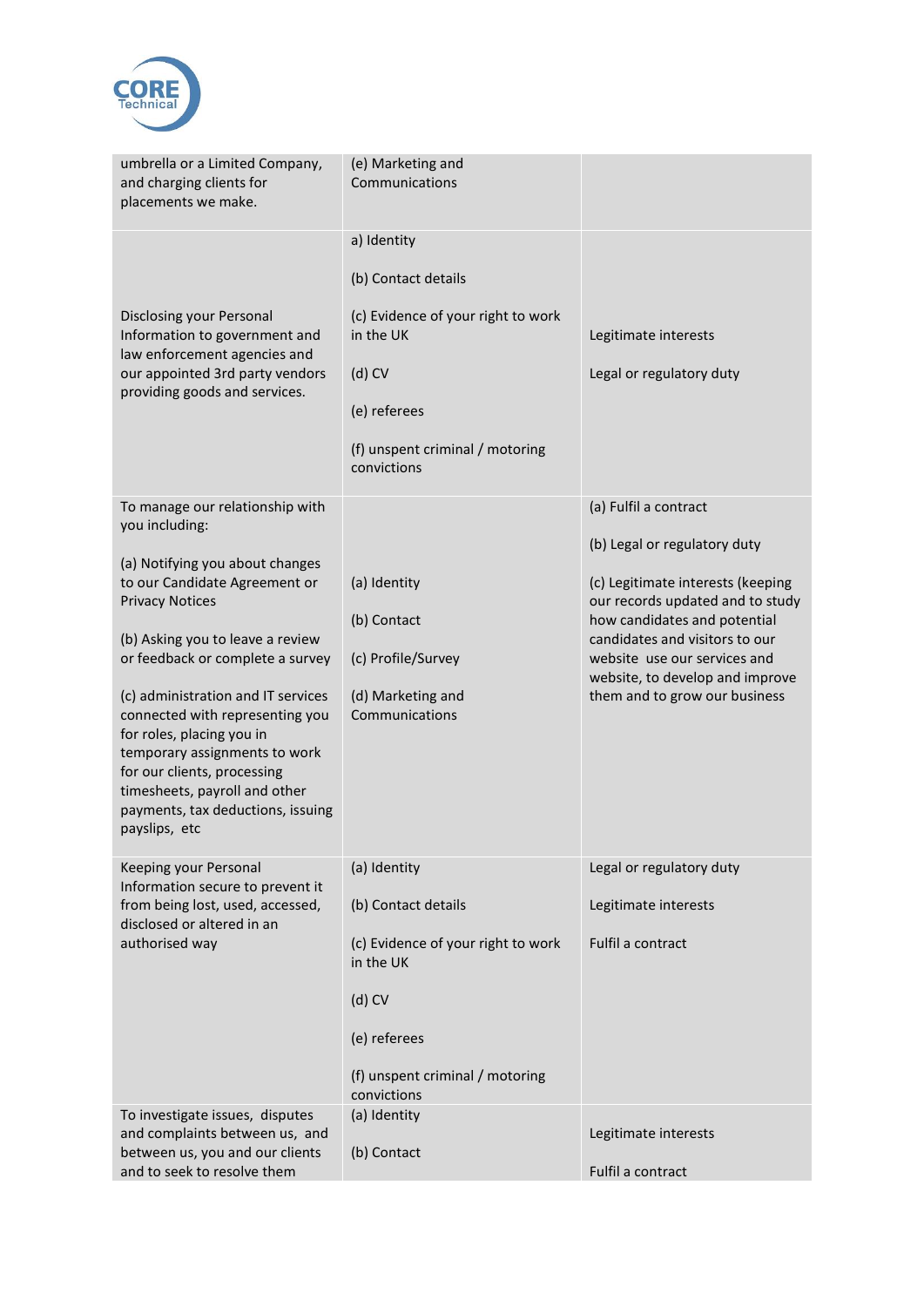

|                                                                        | (c) Profile                                     |                                                                    |
|------------------------------------------------------------------------|-------------------------------------------------|--------------------------------------------------------------------|
|                                                                        | (d) Usage data                                  |                                                                    |
|                                                                        | (e) Marketing and<br>Communications             |                                                                    |
| To administer and protect our<br>business and our website              | (a) Identity                                    | Legitimate interests                                               |
| (including troubleshooting, data<br>analysis, testing, system          | (b) Contact                                     | Legal or regulatory duty                                           |
| maintenance, support, reporting<br>and hosting of data)                | (c) Technical data                              |                                                                    |
| For Marketing and<br>communications, make                              | (a) Identity                                    | Legitimate interests (send you<br>salary guides and other relevant |
| suggestions and<br>recommendations to you about                        | (b) Contact                                     | information)                                                       |
| other relevant services that may<br>be of interest to you (e.g. Salary | (c) Technical data                              | Where we have a business<br>relationship with you, sending         |
| Guides, Online training                                                | (d) Usage data                                  | you marketing based on the 'soft<br>opt in'                        |
|                                                                        | (e) Profile data                                | Your consent.                                                      |
|                                                                        |                                                 |                                                                    |
| To deliver relevant website<br>content and measure or                  | (a) Identity                                    | Legitimate interests (to study<br>how customers use our            |
| understand the effectiveness of<br>our advertising                     | (b) Contact                                     | products/services/website, to<br>develop them, to grow our         |
|                                                                        | (c) Profile data                                | business and to inform our<br>marketing strategy)                  |
|                                                                        | (d) Usage data                                  |                                                                    |
|                                                                        | (e) Marketing and<br>Communications             |                                                                    |
|                                                                        | (f) Technical data                              |                                                                    |
|                                                                        |                                                 |                                                                    |
| Retaining your Personal<br>Information for as long as                  | (a) Identity                                    | Legitimate interests                                               |
| necessary for the purposes of<br>providing you with work finding       | (b) Contact details                             | Legal or regulatory duty                                           |
| services                                                               | (c) Evidence of your right to work<br>in the UK |                                                                    |
|                                                                        | $(d)$ CV                                        |                                                                    |
|                                                                        | (e) referees                                    |                                                                    |
|                                                                        | (f) unspent criminal / motoring<br>convictions  |                                                                    |
| To help us respond to queries,<br>complaints or for other reasons      | (a) Contact                                     | Legitimate interests                                               |
| such as responding to requests                                         |                                                 | Legal or regulatory duty                                           |